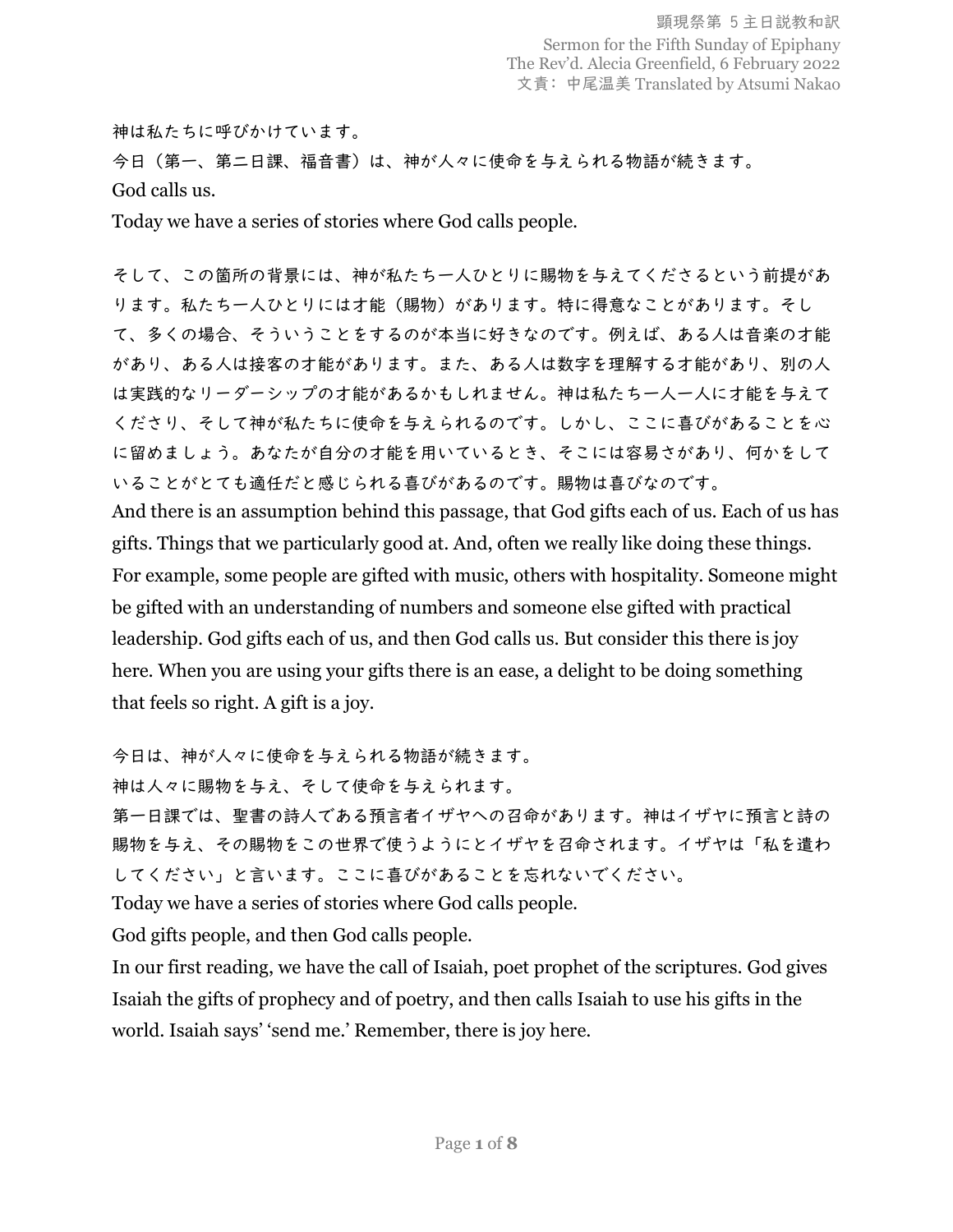第二日課では、パウロが自分の召命について話しています。パウロは劇的な召命を経験しまし た。使徒言行録によると、パウロはダマスカスへの道で、目が見えなくなり、馬から突き落と され、彼の人生全てを変えるような体験に捕らわれたと書かれています。この使徒書におい て、パウロはその体験の中でイエスがパウロのもとに現れたことを語っています。

In our second reading, we have Paul speak to his call. Paul experienced a dramatic call. In Acts we read that that on the road to Damascus Paul was seized by an experience that struck him blind, pushed him off his horse and changed his whole life. Here, in this reading, Paul tells us that in the experience, Jesus appeared to Paul.

今日、私たちは、イエスの次に、私たちの信仰の理解に最も重要な影響を与える、使徒パウロ の召命を読みます。パウロは、私たち教会がイエスを理解するのを促すために召命されたので す。イエスの教えを美しく、より重要な意味を持たせるために、パウロは信じられないほどの エネルギーと情熱を授けられました。その賜物をこの世界で使うようにと、神はパウロを召命 されたのです。パウロは私たちが信じるようになるために教えを説きます。

Today we read the call of the apostle Paul who, after Jesus, is the most important influence on how we understand our faith. Paul was called to help us, the church, makes sense of Jesus. Paul was gifted incredible energy and passion for making beautiful, bigger sense of the teachings of Jesus. God calls Paul to use his gifts in the world. Paul preaches so that we might come to believe.

福音書の中で、私たちはシモン、ヤコブ、ヨハネへの招きを聞きます。シモンは教会の土台と なる岩であるペテロと呼ばれ、ヤコブとヨハネは雷の子で、イエスの弟子であり使徒です。シ モン、ヤコブ、ヨハネの三人は神から賜り、そして召命されたのです。

In the Gospel we hear the call of Simon, James and John. Simon who we call Peter, rock on which the church is built, and James and John, sons of thunder, disciples and apostles of Jesus. Simon, James and John, are gifted by God, and then called.

世界を変えた 3 つの壮大な召命。私たちは、神がいかに世の中で働いているか光を当てるた め、偉大な物語を語ります。

Three, epic calls to ministry that changed the world. We tell the great stories to shed light on how God works in the world.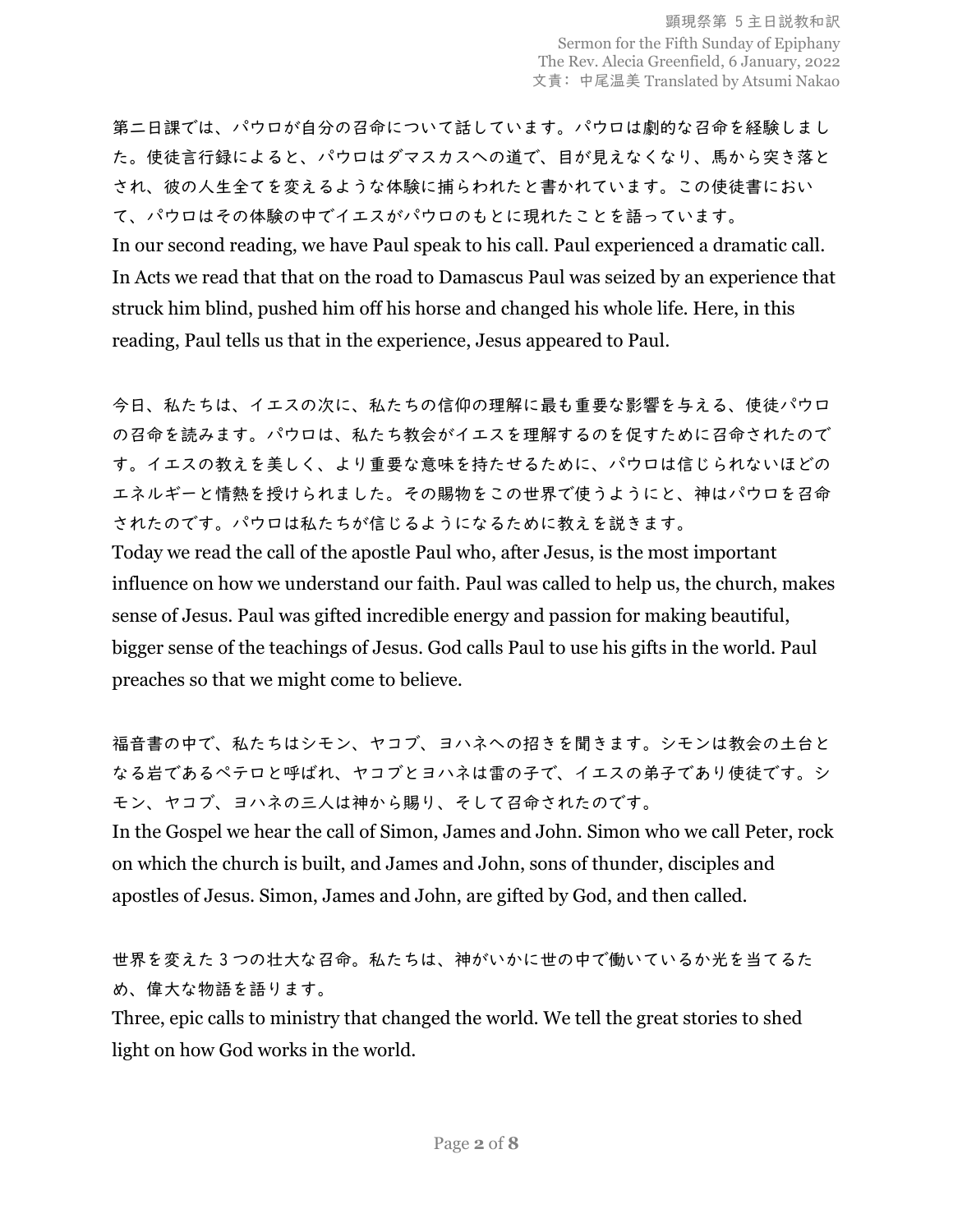顕現祭第 5 主日説教和訳 Sermon for the Fifth Sunday of Epiphany The Rev. Alecia Greenfield, 6 January, 2022 文責: 中尾温美 Translated by Atsumi Nakao

さて、今日、これらの招きは何を意味するのでしょうか。ここに集う私たちが聖書を閉じ、教 会の扉を閉め、礼拝を終えて家に帰るとどうなるのでしょう。私たちは何者なのでしょうか。 Then, today, what do these calls mean? What happens when we who are gathered here close the pages of the bible, shut the door on the church and go home after the service. Who are we?

私たちはどのように召されているのでしょうか?召されていると感じますか? 賜物をいただいていると感じますか? 使命を与えられていると感じますか? How are we called? Do you feel called? Do you feel gifted? Do you feel called?

その質問をここで問うたことはありません。しかし、私は別の場所でこの質問をしたことがあ ります。

I have not asked that question here. But I have asked this question elsewhere.

そして、私がこの質問をするたびに、ほとんどの(全員ではありませんが)しかしほとんどの 人が私を無表情で見ています。いやー、という感じで。 その無表情な視線の中で、私は人々の 不平不満を聞きます。彼らは神の裾が教会を満たすのを見たことがないのです。6 枚の羽と 2 枚の羽を持つ天使が歌いながら飛んでいるのを見たことがない。この劇的な呼びかけは、彼ら (あるいは私)には起こっていないのです。例えば、私はイエスのビジョンによって盲目にな ったまま馬から落ちたことはありません。そして、私は個人的にそのようなことが起こった誰 かに会ったことがありません。ないのです。

And every time I have asked this question most (but not all) still, most people have looked at me blankly. Like Nope. No. In those blank stares I hear the people complain. They have not seen God's hem fill the church. They have not seen angels with six wings, two wings flying as they sing. This dramatic call has not happened to them, (or me). For example, I have not fallen off my horse stuck blind by a vision of Jesus. And I have not personally met anyone else that has happened to. Nope.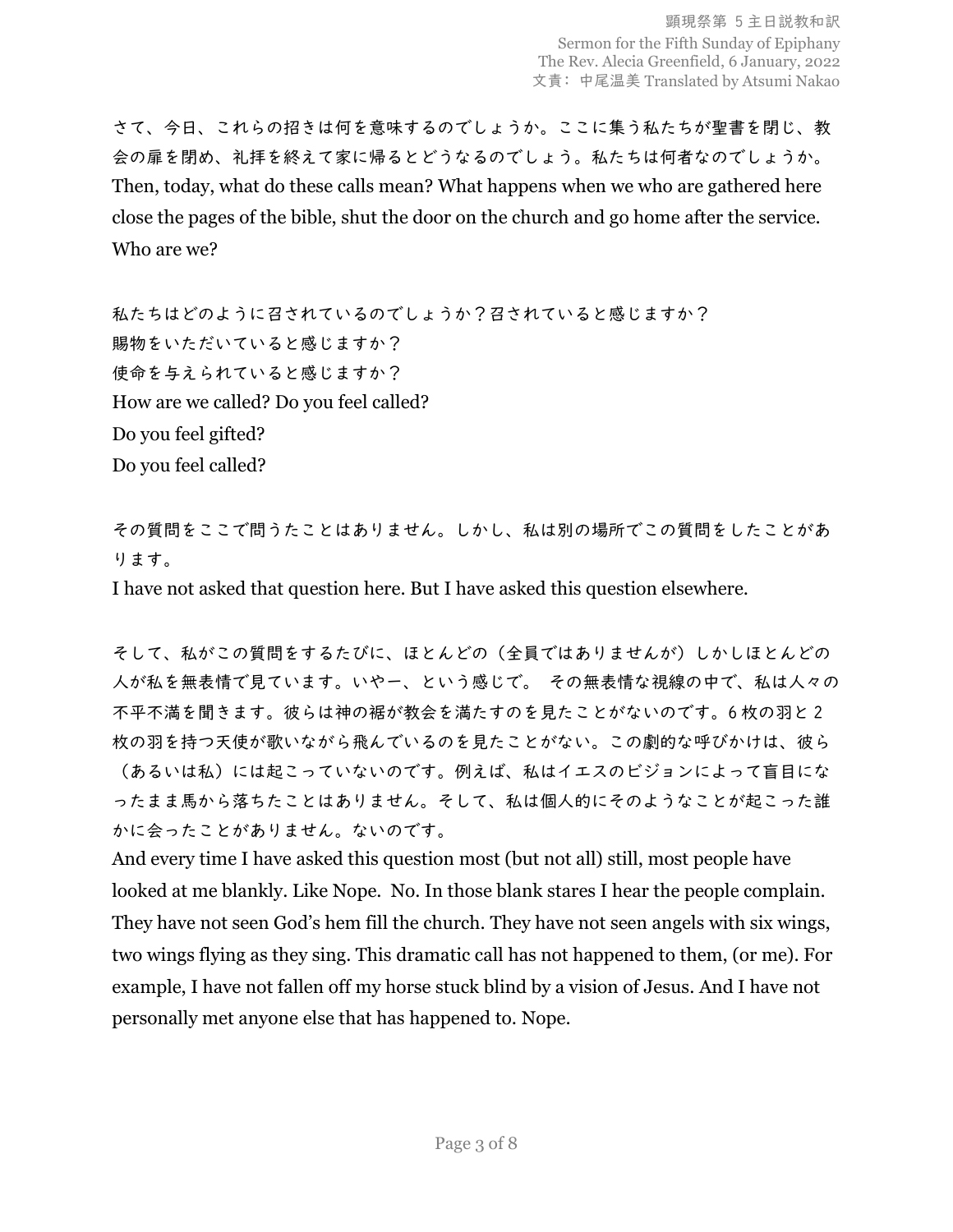そして、ここ、今日の朗読では、仕事内容がとても意欲的に印象的に書かれています。「神様 はあなたに何の使命を与えられているのですか」と尋ねる度に、皆さん「いいえ」という顔を します。私は、熱い石炭に唇を触れるようにと召命された人に会ったことがありませんし、テ ント職人として既知の世界を旅し、遠い街で殺されかねないほど危険な言葉を教えるために召 命されたわけでもありません。すべてのものを詰め込んだ船を手放し、慣れ親しんだすべての ものを岸辺に置き去りにするために召命されたのでもない。いいえ、そう呼ばれたことはな い、と部屋いっぱいの人々が私に言いました。「私はそのように召されなかったから、召命が 与えられていないのに違いない」と彼らは言います。

And here, in our readings today, the job descriptions are so ambitiously impressive. Every time I have asked this, 'what has God called you to?' People look at me like, nope. I have not met anyone called to have their lips touched by hot coal, not called to travel the known world as a tent maker teaching in far-away cities a word so dangerous we could be killed for it. Nope, not called to leave a boat filled with everything, left behind on the shores of everything familiar. Nope. Not called like that so, roomfuls of people have told me. 'No, I was not called like that so I must not be called.' They say.

また、別の話も聞いたことがあります。ある音楽家が語った話です。美しい音楽を生み出す才 能に恵まれた人でした。彼女は自分が召命されていると信じていましたが、何に対して召命さ れているのかはわかりませんでした。しかし,彼女はこの聖句を読んで,その召命は困難なも のでなければならないと考えました。神にすべてを捧げなければならないと思っていたので す。彼女はすべてを捨てて、遠い遠い場所に宣教師として赴きました。

I have also heard another story. A story told by a musician. A person who was gifted by the capacity to create beautiful music. She believed she was called, but wasn't sure to what. Still, she had read these scriptures and assumed the call had to be difficult. Assumed she had to give everything to God. She left everything behind and went to be a missionary in a far far away place.

彼女はそれがいやになりました。病気やストレスに悩まされ、不安になると、より一生懸命に がんばりました。結局のところ、彼女はひどい宣教師だったことがわかりました。彼女はそれ がいやで、苦手でしたが、自分が召命されているという信念のもと、頑固に留まりました。あ る日、彼女が夢を見るまで。夢の中で、神は彼女に、なぜそんな困難なことをしなければなら ないのかと尋ねました。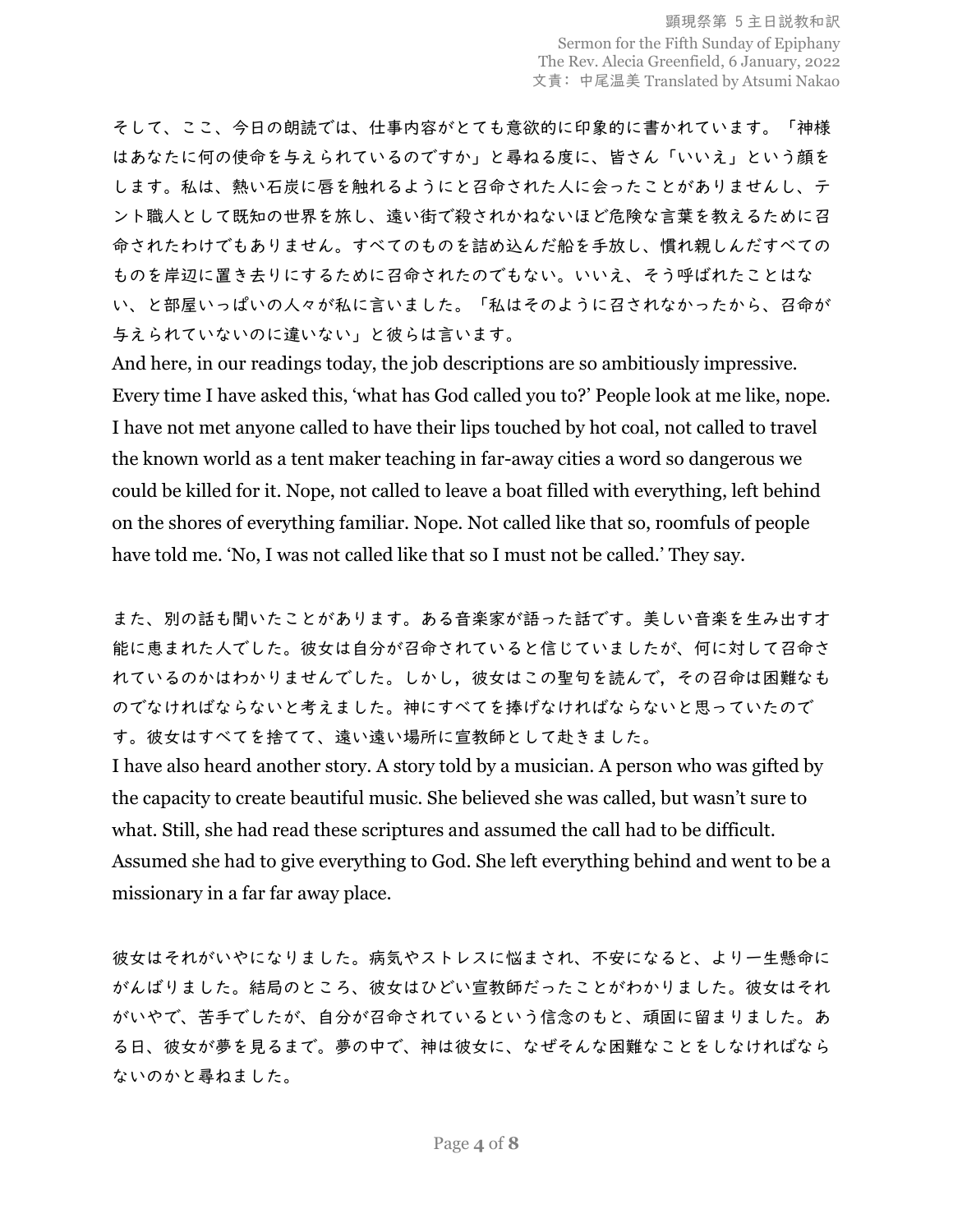She hated it. She got sick and stressed then when she was worried, she just tried harder. Turns out she was a terrible missionary so she hated it and she was bad at it and she stayed, stubborn in her belief that she was called. Till one day she had a dream and God asked her why it had to be so difficult?

彼女は不思議に思って目を覚ますと、自分は遠くの地で宣教師になるために召命されているの ではないことに気づきました。彼女は自分の召命を生きるために召されたのであり、それはす べて自分の賜物で包み込まれていたのです。彼女に大きな喜びをもたらした贈り物、彼女が得 意とするもの。彼女は音楽に召命されていたのです。

She woke up wondering and wondering and realized that she wasn't called to be a missionary in a far away place. She was called to live into her call, which was all wrapped up in her gift. A gift that brought her so much joy, that thing she was easily good at. She was called to music.

彼女がついに、その賜物を活かして生きようと自分の召命を信じたとき、彼女の人生は完全に 変わりました。突然、彼女がこの世で最も得意とすることと、神のためにできることの間に整 合性が生まれたのです。そして、すべてが容易になったのです。彼女は彼女のすることが本当 に本当に得意だったのです。

When she finally trusted her call enough to live into the gifts, her life completely changed. All of a sudden there was alignment between what she did best in the world and what she could do for God. And everything had an ease to it. And she was really really good at what she did.

今日、私たちを揺り動かし、目覚めさせるような壮大な召命の物語に満ちた聖句を読みまし た。人間は神によって召命され、この世界で神の仕事をするようになります。時には、イザヤ やパウロ、ペテロと呼ばれたシモンのように、大きなドラマチックな形で召命されることもあ ります。

Today we have passages filled with these epic call stories that shake us, wake us up. Humans are called by God to do God's work in the world. Sometimes we are called in big dramatic ways like Isaiah and Paul and Simon called Peter.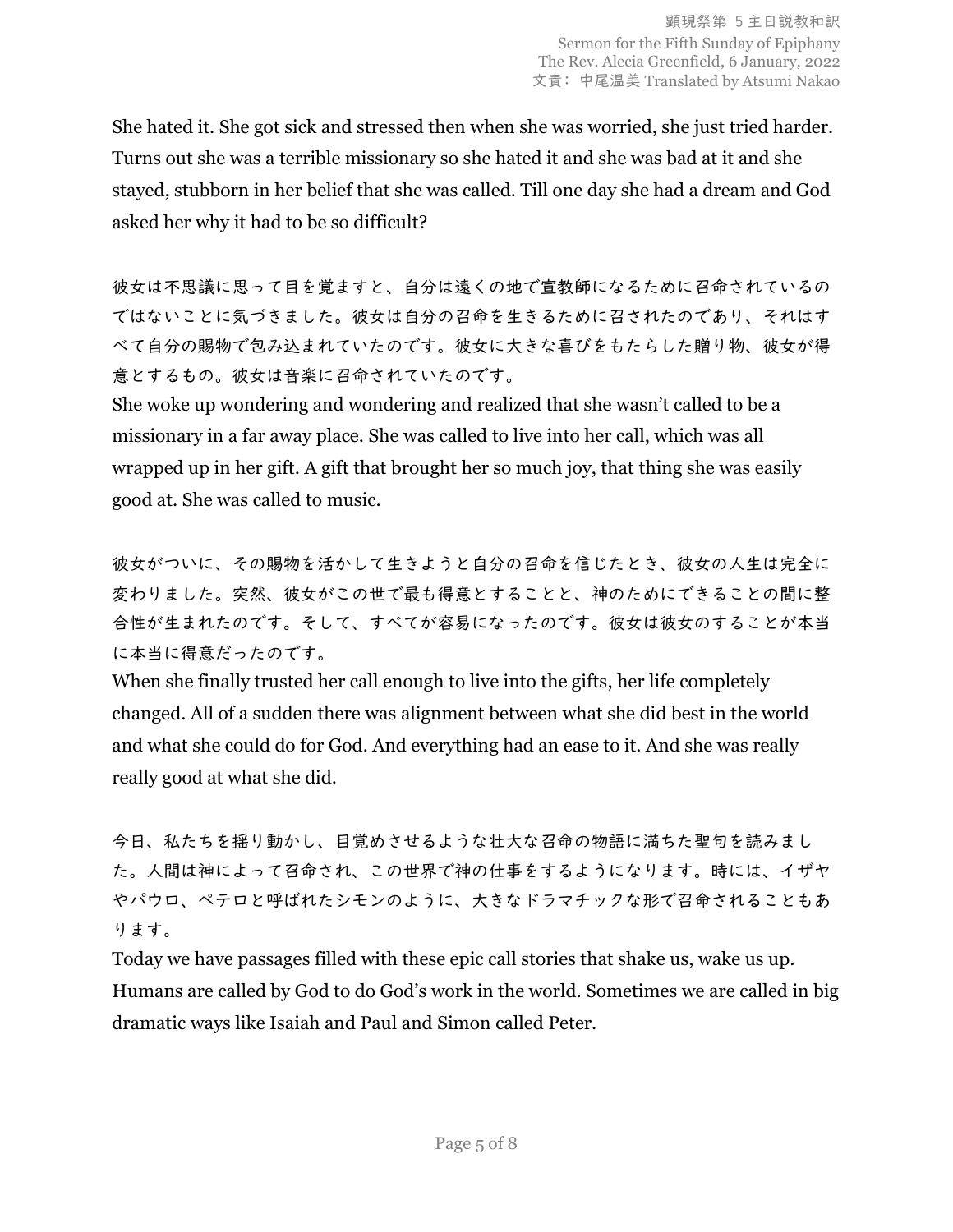そして、時に私たちは自分の賜物によって使命が与えられることもあります。あなたが本当に 得意なことは何ですか?私たちか?私たちは自分の賜物を神(そしてす べての被造物)と分かち合うように賜物されています。コミュニティを築く甘いお菓子作りの 賜物。尊厳と尊敬の文化を提供し、創造するような方法で、静かに手助けをする賜物。人々が 楽しみ、好奇心を持ち続けるような聖書の勉強会を進める賜物。これらは、私が目にした、こ の地で神の王国を築く賜物です。時に私たちは、自分の賜物によって召命されることがありま す。

And sometimes we are called by our gifts. What are you really good at? What do you do that feels easy? We are called to share with God (and all Creation) our gifts. A gift of baking sweet treats that also build a community. The gift of quietly helping in a way that offers and creates a culture of dignity and respect. The gift of facilitating a bible study that keeps people laughing and curious. These are gifts I have witnessed that are building God's kingdom here. Sometimes, we are called by our gifts.

時には、ある職業に就くようにとの呼びかけがあります。しかし、神の召命とは、自分の賜物 が神の国の到来を切望する世界でどう役に立つのか、思いを巡らす訓練であることのほうが多 いのではないでしょうか。この問いかけは、継続的なスピリチュアルな務めです。私たちが学 び、成長するにつれ、私たちの賜物は変化します。私たちの召命も変化します。私たちが学 び、成長するにつれて、世界もまた変化します。神の言葉は、今日の世界では異なる響きをも っています。

Sometimes the call is to one vocation. But I wonder if more often the call of God is the discipline of wondering where our gifts meet a world longing for the coming of God's kingdom. This wondering is an ongoing piece of spiritual work. As we learn and grow, our gifts can change. Our call changes. As we learn and grow, so also the world changes. The Word of God resonates a different sound in the world today.

結局のところ、今日の福音書の朗読の最後の言葉は、最終的には付き従うことが召命であると いうことを語っています。彼ら(弟子たち)はイエスに従った。あなたが、特に、愛すべきあ なたが、イエスに従うとき、神はどのような行いをあなたに召命されるのでしょうか。 In the end. The last words of today's Gospel reading is that ultimately the call is to follow. They (disciples) followed Jesus. When you, specifically, beloved-ly you, follow Jesus in the way that you, especially and specifically can follow Jesus, into what action does God call you?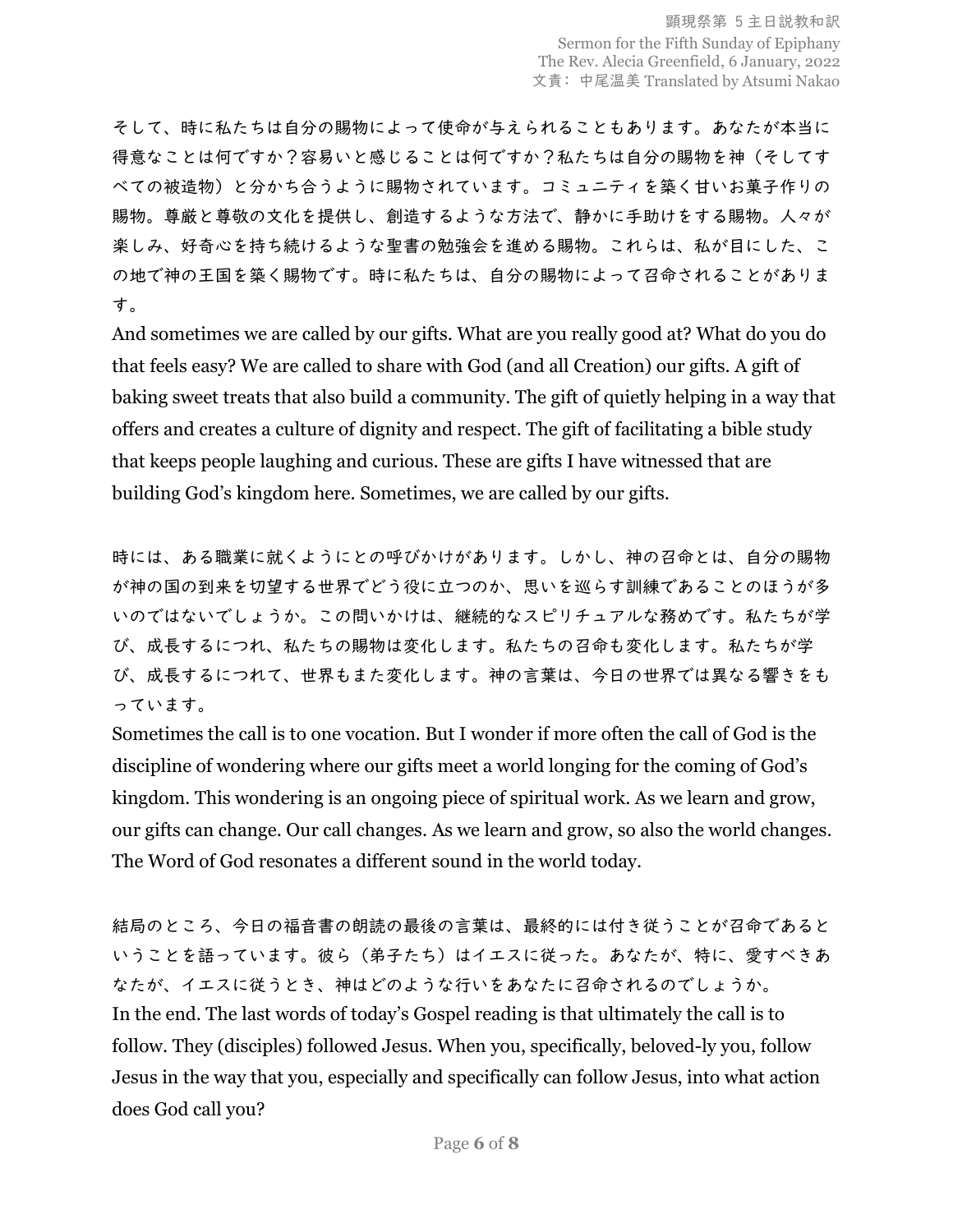今日の説教には宿題があります。行動です。今週は、自分の賜物をリストアップしてくださ い。神があなたにプレゼントしてくださったものを、少なくとも 3 つ挙げてください。これは あなたにとって容易い、ということです。この 3 つのことに取り組むとあなたの心は歌い、あ なたのコミュニティは大抵あなたがこれらのことに長けていることを肯定してくれます。3 つ のことです。

Today is a sermon with homework. Action. I would like you, this week to list your gifts. At least three things that God has gifted you with. This means it is easy for you to do this. It makes your heart sing to be engaged in these three things, and your community usually affirms you are good at these things. Three things.

さて、ここには少し年配の方もいらっしゃいますね。年配者だからといって、この宿題をパス してもらえると思っている人もいるかもしれません。年を取ると神への呼びかけが止まると思 っている人に、モーセが燃える柴の元で呼びかけられたのは 80 歳だったことを思い出してほし いのです。ここにいる皆さんに、この宿題をやっていただきたいと思います。あなたが得意な こと、賜物されたと思うことを 3 つ挙げてください。それが一つ目の宿題です。 Now, some folk here are a little older. Some of you might think just because you are older that you might get a pass on this homework. To anyone who thinks that the call to God stops as you age, I remind you Moses was 80 when he was called at the burning bush. I would like everyone here to do this homework. What are three things you are good and feel like gifts. That's part one.

宿題の 2 つ目は、自分の賜物を 2 人に伝えることです。

The second part of your homework is to tell two people what your gifts are.

私たちは時々、習慣として、自分たちが基準に達していないところをすべて指摘することがあ ります。私たちの召命は、シモン・ペテロのような華々しいものでは決してないかもしれませ ん。時に私たちは習慣として、聖パウロの働きのような尺度に対して、すぐにそれがいかに間 違っているかを指摘することがあります。しかし、神の国は愛がすべてです。それは愛に従う ことです。それはまた、神があなたを愛して、才能や宝物を与えてくださった場所を認識する ことでもあり、あなたの召命は、愛に従うことだと理解することです...そして(その召命が) あなたや私たちをどこに連れて行くかを見定めることなのです。